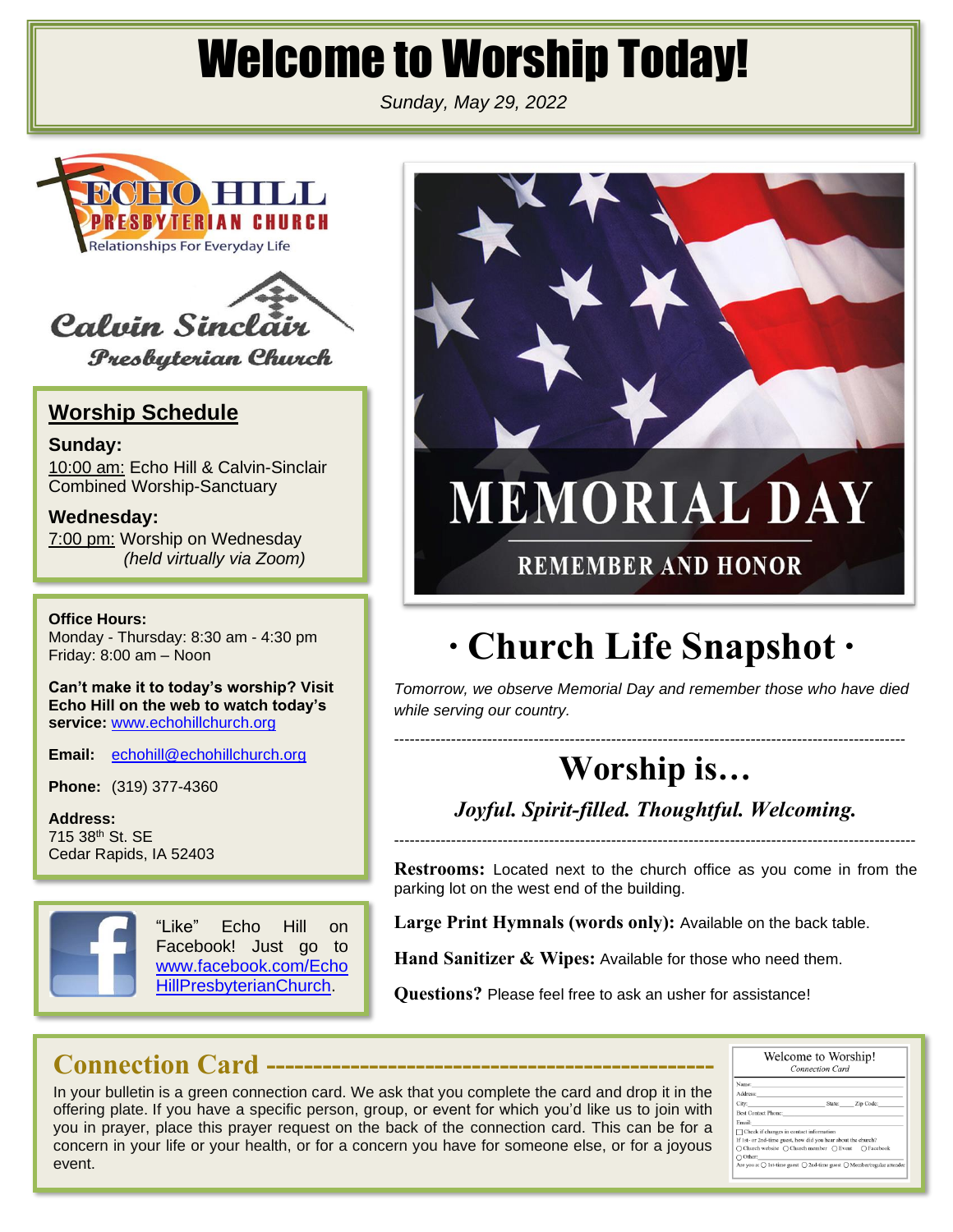# **Order of Worship – May 29, 2022**

*Echo Hill & Calvin-Sinclair Presbyterian Churches*

### **Gather for Worship ------------------------------------------------------------------------**

**Prelude** Tribute to America"

#### **Welcome**

Leader: The Lord is risen! **All: He has risen indeed!**

*(\*We invite you to please stand if you are able.)*

**\*Hymn #337** "My Country 'Tis of Thee"

**\*Pass the Peace**

**Prepare for Worship -----------------------------------------------------------------------**

#### **Unison Call to Worship** *(Psalm 108:1, 3, 5)*

Leader: My heart, O God, is steadfast; I will sing and make music with all my soul. I will praise you, Lord, among the nations; I will sing of you among the peoples.

**All: For great is your love, higher than the heavens; your faithfulness reaches to the skies. Be exalted, O God, above the heavens; let your glory be over all the earth.**

#### **Unison Prayer of Confession – Reading Hymn #345**

#### **Words of Assurance** *(2 Chronicles 7:14)*

Leader: God promises: "If my people, who are called by my name, will humble themselves and pray and seek my face and turn from their wicked ways, then I will hear from heaven, and I will forgive their sin and will heal their land."

**\*Response #581** "Glory Be to the Father"

**All: Glory be to the Father, and to the Son, and to the Holy Ghost; As it was in the beginning, is now, and ever shall be, world without end. Amen, amen.**

**Proclaiming God's Word ------------------------------------------------------------------ Prayer for Illumination Scripture** John 17:6-26 *(page 111)* **Message** "What are We Supposed to Do?" – Rev. Dr. Dennis Morey **The Response #340**"This is My Song"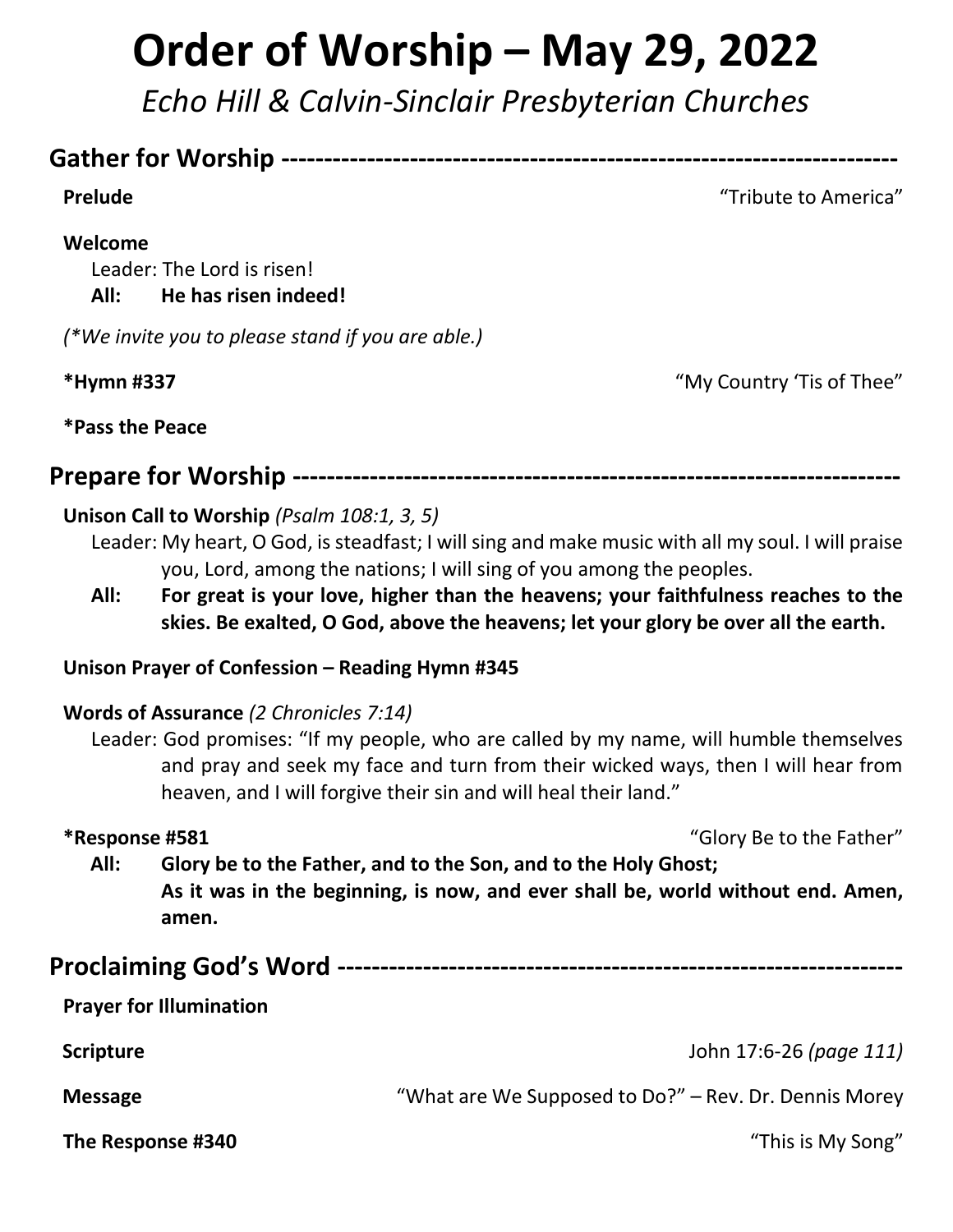#### **Responding to God's Word --------------------------------------------------------------**

#### **Announcements**

**Noisy Sunday Offering**   $\qquad \qquad$  Sheena Anderson – Sole Hope

#### **Call to Dedication**

Leader: Today, we bring our tithes and offerings for the work God is doing among us.

**All: With grateful hearts we dedicate our offerings to God.**

**Offering**  $\blacksquare$  **Armed Forces Medley**  $\blacksquare$ 

#### **Offertory**

**\*Congregational Response #606** "Praise God, from Whom All Blessings Flow"

**All: Praise God, from whom all blessings flow; praise him, all creatures here below; Praise him above, ye heavenly host; praise Father, Son, and Holy Ghost. Amen.**

#### **\*Prayer of Dedication**

**All: Holy God, we are thankful that you have included us in changing the world around us. This challenge calls for the dedication of everything we have. We bring offerings to support the work of your church. Our noisy offering is going to Sole Hope to make shoes for African children, helping them to grow into the strong men and women you have created them to be. Bless those who make the shoes and each child who will walk in them. You are a wonderful God who gives us great resources to be your church. We give you thanks in the name of Jesus. Amen.**

#### **Prayers of the People**

#### **Lord's Prayer**

**All: Our Father, who art in heaven, hallowed be thy name. Thy kingdom come, thy will be done, on earth as it is in heaven. Give us this day our daily bread; and forgive us our debts, as we forgive our debtors; and lead us not into temptation, but deliver us from evil. For thine is the kingdom and the power and the glory, forever. Amen.**

|--|--|

**\*Closing Hymn #307** "God of Grace and God of Glory"

**Closing Prayer and Benediction**

**Postlude** "On Eagle's Wings"